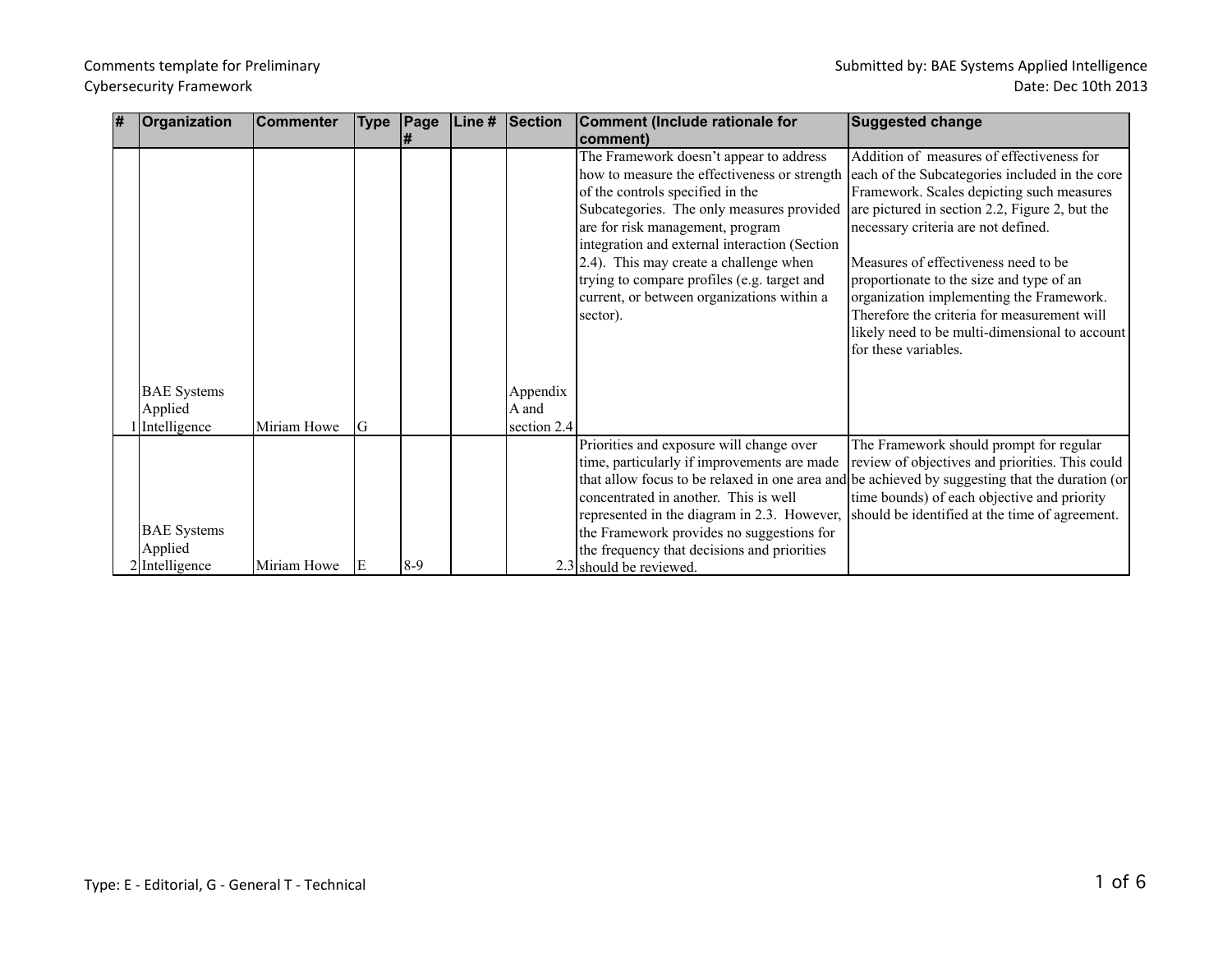| # | Organization                  | <b>Commenter</b> | Type | $\vert$ Page | Line #   | Section | Comment (Include rationale for                                                                                                                                                                                                                               | <b>Suggested change</b>                                                                                                                                                                                                                                                                                                                                                                                                                                                                                                                                                                              |
|---|-------------------------------|------------------|------|--------------|----------|---------|--------------------------------------------------------------------------------------------------------------------------------------------------------------------------------------------------------------------------------------------------------------|------------------------------------------------------------------------------------------------------------------------------------------------------------------------------------------------------------------------------------------------------------------------------------------------------------------------------------------------------------------------------------------------------------------------------------------------------------------------------------------------------------------------------------------------------------------------------------------------------|
|   |                               |                  |      |              |          |         | comment)                                                                                                                                                                                                                                                     |                                                                                                                                                                                                                                                                                                                                                                                                                                                                                                                                                                                                      |
|   | <b>BAE</b> Systems<br>Applied |                  |      |              |          |         | The claim that 'the use of standards will<br>enable economies of scale to drive<br>innovation' is a little bit abstract, there<br>should be some evidence that supports this<br>claim. Cost effectiveness is not addressed<br>anywhere else in the document. | This claim should be supported by examples<br>to make this argument more robust.<br>To more broadly address cost effectiveness of<br>the Framework we need to consider how<br>testing and demonstration of cost effectiveness<br>can be achieved. This is not a simple thing to<br>do as an organization requires a solid<br>understanding of their risk posture in order to<br>measure cost effectiveness of any new security<br>controls. Additional thought is needed to<br>include guidance for setting Key Performance<br>Indicators (KPIs) for cost effectiveness as part<br>of the Framework. |
|   | 3 Intelligence                | Dan Carr         | G    |              | $ 91-93$ |         |                                                                                                                                                                                                                                                              |                                                                                                                                                                                                                                                                                                                                                                                                                                                                                                                                                                                                      |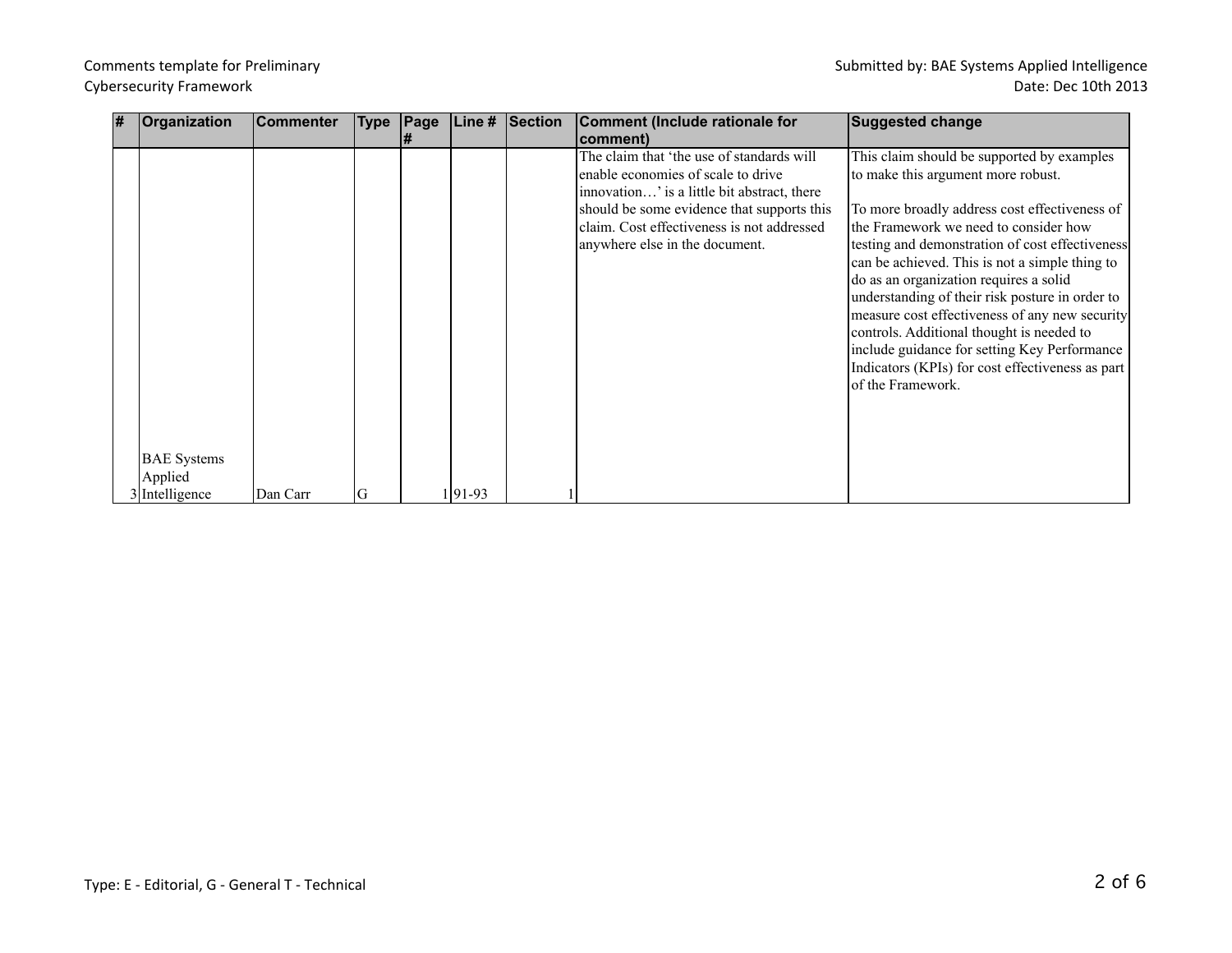| # | Organization       | <b>Commenter</b> | <b>Type</b> | Page | Line $\overline{H}$ | Section | Comment (Include rationale for              | <b>Suggested change</b>                        |
|---|--------------------|------------------|-------------|------|---------------------|---------|---------------------------------------------|------------------------------------------------|
|   |                    |                  |             | l#   |                     |         | comment)                                    |                                                |
|   |                    |                  |             |      |                     |         | The Framework provides a common             | The measures of effectiveness outlined in the  |
|   |                    |                  |             |      |                     |         | language and mechanism for organizations    | suggestion for comment 1 would aid this,       |
|   |                    |                  |             |      |                     |         | to assess their security posture and their  | helping organizations to better align          |
|   |                    |                  |             |      |                     |         | target posture, and how they can measure    | themselves with the Framework, particularly    |
|   |                    |                  |             |      |                     |         | some of the improvements. However, it       | those that are more mature.                    |
|   |                    |                  |             |      |                     |         | provides little assistance for how          |                                                |
|   |                    |                  |             |      |                     |         | organizations are actually supposed to      | The Framework should offer some guidance       |
|   |                    |                  |             |      |                     |         | approach and invest in this process of      | on how to prioritize Subcategories through     |
|   |                    |                  |             |      |                     |         | improvement $-$ a common problem for        | cost benefit analysis.                         |
|   |                    |                  |             |      |                     |         | many, i.e. where and how do they start?     |                                                |
|   |                    |                  |             |      |                     |         | There is limited guidance for how to        | A series of case studies that demonstrate how  |
|   |                    |                  |             |      |                     |         | structure the approach and how to identify  | organizations could go about implementation    |
|   |                    |                  |             |      |                     |         | which areas of the Framework to prioritize  | of the Framework would be a valuable           |
|   |                    |                  |             |      |                     |         | and for what reasons.                       | addition. These case studies should span the   |
|   |                    |                  |             |      |                     |         |                                             | varying example organizations, both in terms   |
|   |                    |                  |             |      |                     |         | These issues need to be considered for      | of size, security maturity and CI sector. Case |
|   |                    |                  |             |      |                     |         | organizations at varying levels of security | studies should include an example of a         |
|   |                    |                  |             |      |                     |         | maturity, for example if a company has      | business that has already done some risk       |
|   |                    |                  |             |      |                     |         | already invested in cybersecurity risk      | management through a separate framework        |
|   |                    |                  |             |      |                     |         | assessment, subsequently re-doing that      | and an example through the lens of a small     |
|   |                    |                  |             |      |                     |         | assessment in the context of the Framework  | business.                                      |
|   |                    |                  |             |      |                     |         | would be costly and disruptive. There is no |                                                |
|   |                    |                  |             |      |                     |         | mention of alternative 'entry points' for   |                                                |
|   |                    |                  |             |      |                     |         | organizations that are not starting from    |                                                |
|   |                    |                  |             |      |                     |         | scratch.                                    |                                                |
|   |                    |                  |             |      |                     |         |                                             |                                                |
|   |                    |                  |             |      |                     |         |                                             |                                                |
|   |                    |                  |             |      |                     |         |                                             |                                                |
|   | <b>BAE</b> Systems |                  |             |      |                     |         |                                             |                                                |
|   | Applied            |                  |             |      |                     |         |                                             |                                                |
|   | 4 Intelligence     | Dan Carr         | G           |      |                     |         |                                             |                                                |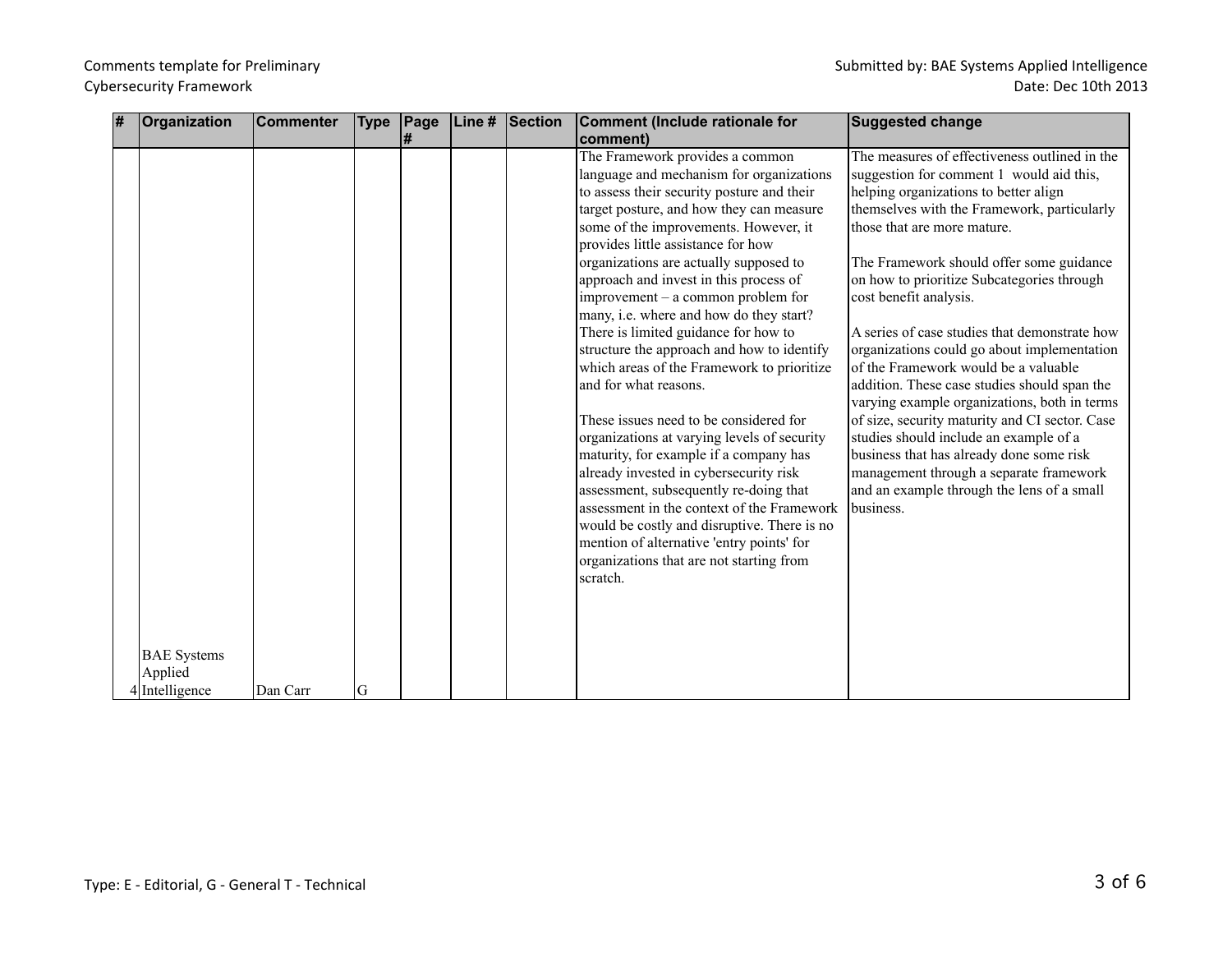| # | Organization                                    | Commenter | <b>Type</b> | Page | Line $#$ Section | Comment (Include rationale for                                                                                                                                                                                                                                                                                                                                                                                                                                                                                                                                                                                                                                                      | <b>Suggested change</b>                                                                                                                                                                                                                                                                                                                                                                                                                                                                                                                                                                                            |
|---|-------------------------------------------------|-----------|-------------|------|------------------|-------------------------------------------------------------------------------------------------------------------------------------------------------------------------------------------------------------------------------------------------------------------------------------------------------------------------------------------------------------------------------------------------------------------------------------------------------------------------------------------------------------------------------------------------------------------------------------------------------------------------------------------------------------------------------------|--------------------------------------------------------------------------------------------------------------------------------------------------------------------------------------------------------------------------------------------------------------------------------------------------------------------------------------------------------------------------------------------------------------------------------------------------------------------------------------------------------------------------------------------------------------------------------------------------------------------|
|   |                                                 |           |             | l#   |                  | comment)                                                                                                                                                                                                                                                                                                                                                                                                                                                                                                                                                                                                                                                                            |                                                                                                                                                                                                                                                                                                                                                                                                                                                                                                                                                                                                                    |
|   |                                                 |           |             |      |                  | The Categories (without specified measures<br>of effectiveness for each - see comment 1),<br>combined with the measurement of each<br>organization's current profile, are likely to<br>encourage organizations to aim for<br>implementing the highest 'bar' in every<br>category in order to be perceived as 'good',<br>especially where the Framework is being<br>used by suppliers to meet customer's<br>requirements. The danger here is it becomes<br>more of a marketing tool rather than an<br>effective portrayal of an organization's risk<br>addressing categories that are largely<br>irrelevant for that organization. This could<br>lead to reduced cost effectiveness. | The addition of measures of effectiveness<br>outlined in suggestions for comment 1 would<br>aid this point.<br>To help prevent the Framework being used as<br>a marketing tool by suppliers to CI<br>organizations, customer organizations will<br>need a process for reviewing a supplier's<br>measures of effectiveness as part of supply<br>chain assurance.<br>Also include an additional case study (to those<br>posture and could lead to wasted resources in described in comment 4) that focuses on cost<br>effectiveness and demonstrates that you don't<br>have to achieve full marks in all categories. |
|   | <b>BAE</b> Systems<br>Applied<br>5 Intelligence | Dan Carr  | lG          |      |                  |                                                                                                                                                                                                                                                                                                                                                                                                                                                                                                                                                                                                                                                                                     |                                                                                                                                                                                                                                                                                                                                                                                                                                                                                                                                                                                                                    |
|   | <b>BAE</b> Systems<br>Applied<br>6 Intelligence | Dan Carr  | lG          | 39   | C.8              | As identified in areas for improvement, the<br>supply chain is an ever growing concern for<br>CI. The process of ensuring supplier<br>compliance will be costly and challenging<br>and may actually shrink the size of the<br>accessible market.                                                                                                                                                                                                                                                                                                                                                                                                                                    | This area for improvement should be<br>addressed as a priority and guidance should be<br>provided on how companies implementing the<br>Framework can mandate or request aspects of<br>the Framework of their suppliers.                                                                                                                                                                                                                                                                                                                                                                                            |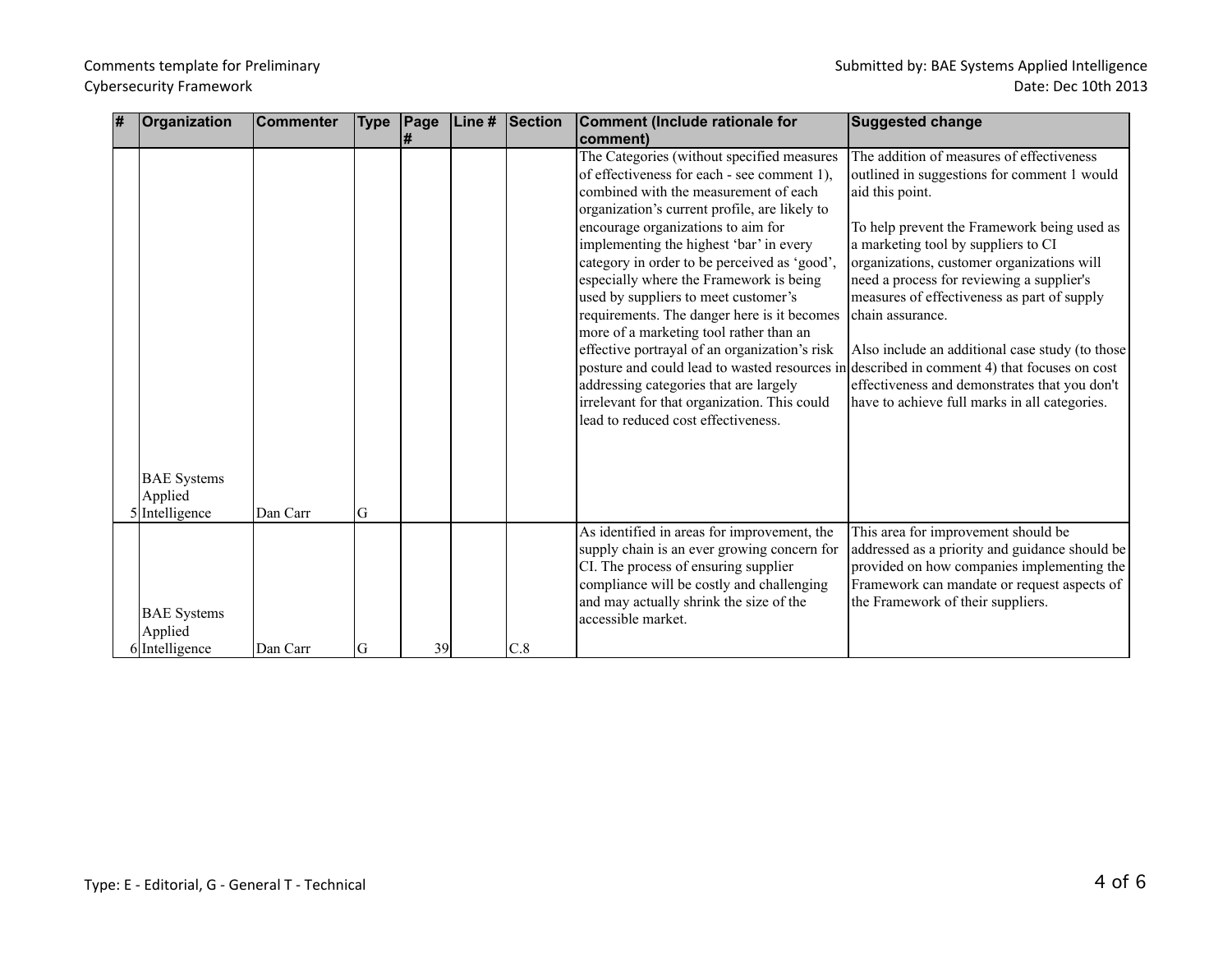| # | Organization       | <b>Commenter</b>    | <b>Type</b> | Page | Line #     | Section | Comment (Include rationale for                                                            | <b>Suggested change</b>                         |
|---|--------------------|---------------------|-------------|------|------------|---------|-------------------------------------------------------------------------------------------|-------------------------------------------------|
|   |                    |                     |             | l#   |            |         | comment)                                                                                  |                                                 |
|   |                    |                     |             |      |            |         | There will be many smaller companies that                                                 | The Framework needs to address how smaller      |
|   |                    |                     |             |      |            |         | form part of the wider CI ecosystem that will organizations can adapt the Framework to be |                                                 |
|   |                    |                     |             |      |            |         | ultimately have to comply with the                                                        | relevant to them. This could be done through    |
|   |                    |                     |             |      |            |         | Framework in order to meet supply chain                                                   | case studies, as suggested for comment 4, that  |
|   |                    |                     |             |      |            |         | assurance requirements of the larger                                                      | demonstrate how the Framework could be          |
|   |                    |                     |             |      |            |         | companies as well as their own risk                                                       | implemented for organizations of varying size.  |
|   |                    |                     |             |      |            |         | management objectives. The Framework as                                                   |                                                 |
|   |                    |                     |             |      |            |         | its stands does not seem appropriate for them                                             |                                                 |
|   | <b>BAE</b> Systems |                     |             |      |            |         | because of the resources required to                                                      |                                                 |
|   | Applied            |                     |             |      |            |         | implement, which smaller firms are less                                                   |                                                 |
|   | 7 Intelligence     | Dan Carr            | G           |      |            |         | likely to have available.                                                                 |                                                 |
|   |                    |                     |             |      |            |         | It is stated that the Framework will evolve,                                              | Include a section on document management        |
|   |                    |                     |             |      |            |         | however no further detail is provided for                                                 | that details when the Framework will be         |
|   |                    |                     |             |      |            |         | how that will work in practice, for example                                               | updated, the criteria that will prompt a new    |
|   |                    |                     |             |      |            |         | how often new versions are likely to be                                                   | release and the process for publishing new      |
|   |                    |                     |             |      |            |         | released, the mechanism for release or the                                                | releases.                                       |
|   | <b>BAE</b> Systems |                     |             |      |            |         | criteria that will prompt a new release. This                                             |                                                 |
|   | Applied            |                     |             |      |            |         | is important to set expectations for how often                                            |                                                 |
|   | 8 Intelligence     | Harriet Griffiths G |             |      | $190 - 91$ |         | the guidelines are likely to change.                                                      |                                                 |
|   |                    |                     |             |      |            |         | There is only minimal information on how                                                  | Consider hosting a wiki or other collaborative  |
|   |                    |                     |             |      |            |         | users of the Framework will be able to                                                    | application that organizations can use to share |
|   |                    |                     |             |      |            |         | contribute ongoing suggestions as they start                                              | approaches (e.g. additional standards) for      |
|   |                    |                     |             |      |            |         | to implement the Framework and come                                                       | implementing each part of the Framework.        |
|   |                    |                     |             |      |            |         | across useful approaches. Section 3.4                                                     | This would serve to provide up to date          |
|   |                    |                     |             |      |            |         | indicates that this kind of evolution is likely                                           | information for other users of the Framework    |
|   |                    |                     |             |      |            |         | to happen, particularly for Subcategories                                                 | and would be able to inform new iterations of   |
|   |                    |                     |             |      |            |         | with limited current guidance. However, no                                                | the Framework document.                         |
|   |                    |                     |             |      |            |         | information is provided on how new material                                               |                                                 |
|   |                    |                     |             |      |            |         | can be contributed and incorporated into                                                  |                                                 |
|   |                    |                     |             |      |            |         | future iterations of the framework. This is                                               |                                                 |
|   | <b>BAE</b> Systems |                     |             |      |            |         | important to continue the involvement from                                                |                                                 |
|   | Applied            |                     |             |      |            |         | industry in the evolution of the Framework.                                               |                                                 |
|   | 9 Intelligence     | Harriet Griffiths G |             | 12   |            | 3.4     |                                                                                           |                                                 |